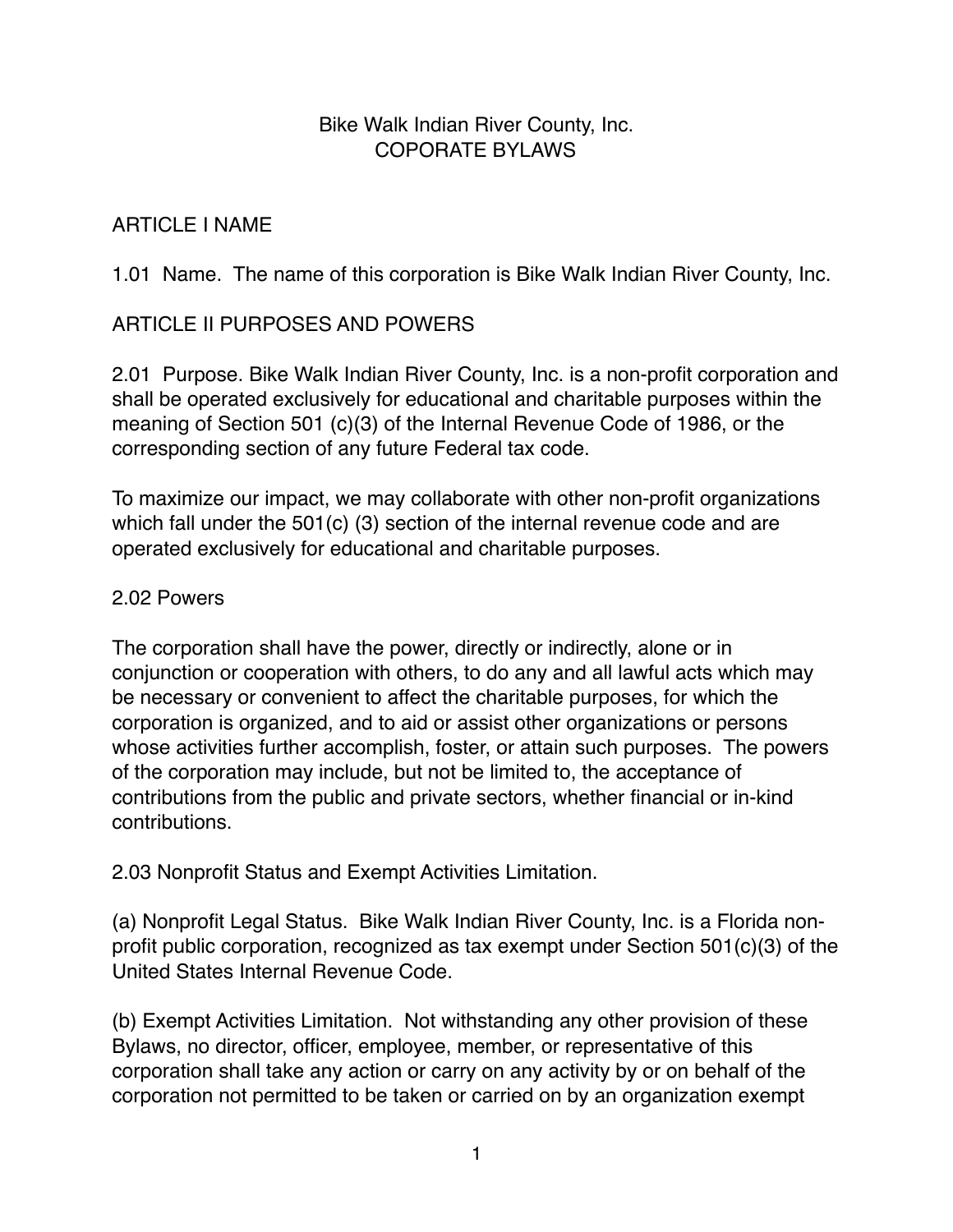under Section 501(c)(3) of the Internal Revenue Code as it now exists or may be amended, or by any organization contributions to which are deductible under Section 170(c)(2) of such Code and Regulations as it now exists or may be amended. No part of the net earnings of the corporation shall inure to the benefit or be distributable to any director, officer, member, or other private person, except that the corporation shall be authorized and empowered to pay reasonable compensation for services rendered and to make payments and distributions in furtherance of the purposes set forth in the Articles of Incorporation and these Bylaws.

(c) Distribution Upon Dissolution. Upon termination or dissolution of the Bike Walk Indian River County, Inc., any assets lawfully available for distribution shall be distributed to one (1) or more qualifying organizations described in Section 501(c)(3) of the 1986 Internal Revenue Code (or described in any corresponding provision of any successor statute) which organization or organizations have a charitable purpose which, at least generally, includes a purpose similar to the terminating or dissolving corporation.

The organization to receive the assets of the Bike Walk Indian River County, Inc. hereunder shall be selected in the discretion of a majority of the managing body of the corporation, and if its members cannot so agree, then the recipient organization shall be selected pursuant to a verified petition in equity filed in a court of proper jurisdiction against the Bike Walk Indian River County, Inc., by one (1) or more of its managing body which verified petition shall contain such statements as reasonably indicate the applicability of this section. The court upon a finding that this section is applicable shall select the qualifying organization or organizations to receive the assets to be distributed, giving preference if practicable to organizations located within the State of Florida.

In the event that the court shall find that this section is applicable but that there is no qualifying organization known to it which has a charitable purpose, which, at least generally, includes a purpose similar to the Bike Walk Indian River County, Inc., then the court shall direct the distribution of its assets lawfully available for distribution to the Treasurer of the State of Florida to be added to the general fund.

#### ARTICLE III MEMBERSHIP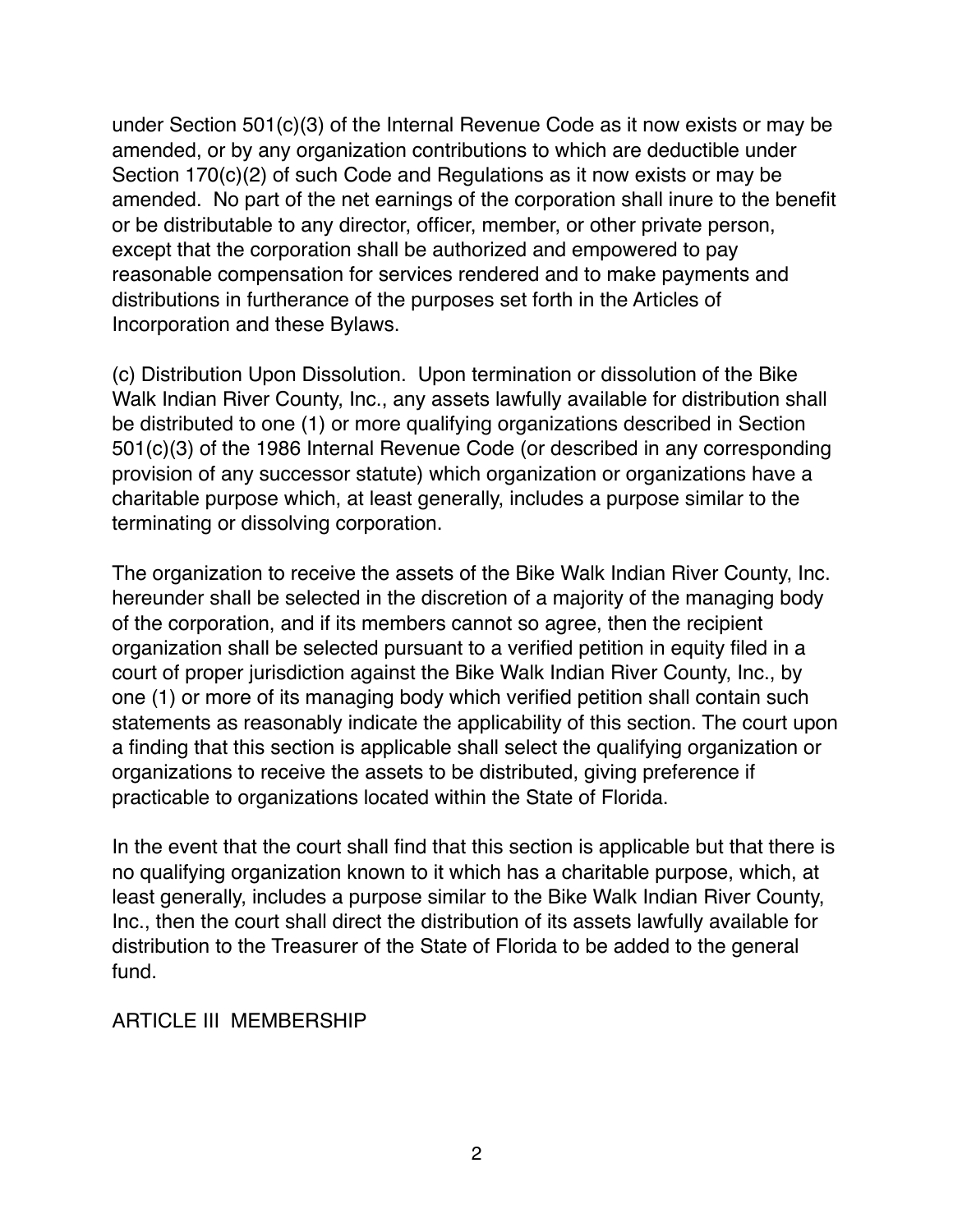3.01 No Membership Classes. The corporation shall have no members who have any right to vote or title or interest in or to the corporation, its properties and franchises.

3.02 Non-Voting Affiliates. The board of directors may approve classes of nonvoting affiliates with rights, privileges, and obligations established by the board. Affiliates may be individuals, businesses, and other organizations that seek to support the mission of the corporation. The board, a designated committee of the board, or any duly elected officer in accordance with board policy, shall have authority to admit any individual or organization as an affiliate, to recognize representatives of affiliates, and to make determinations as to affiliates' rights, privileges, and obligations. At no time shall affiliate information be shared with or sold to other organizations or groups without the affiliate's consent. At the discretion of the board of directors, affiliates may be given endorsement, recognition and media coverage at fundraising activities, clinics, other events or at the corporation website. Affiliates have no voting rights, and are not members of the corporation.

3.03 Dues. Any dues for affiliates shall be determined by the board of directors.

# ARTICLE IV BOARD OF DIRECTORS

4.01 Number of Directors. Bike Walk Indian River County, Inc shall have a board of directors consisting of at least 5 and no more than 29 directors. Within these limits, the board may increase or decrease the number of directors serving on the board, including for the purpose of staggering the terms of directors.

4.02 Powers. All corporate powers shall be exercised by or under the authority of the board and the affairs of the Bike Walk Indian River County, Inc. shall be managed under the direction of the board, except as otherwise provided by law.

4.03 Terms.(a) All directors shall be elected to serve a two-year term, however the term may be extended until a successor has been elected.

(b) Director terms shall be staggered so that approximately half the number of directors will end their terms in any given year.

(c) Directors may serve terms in succession.

(d) The term of office shall begin January 1 and end December 31 of the second year in office.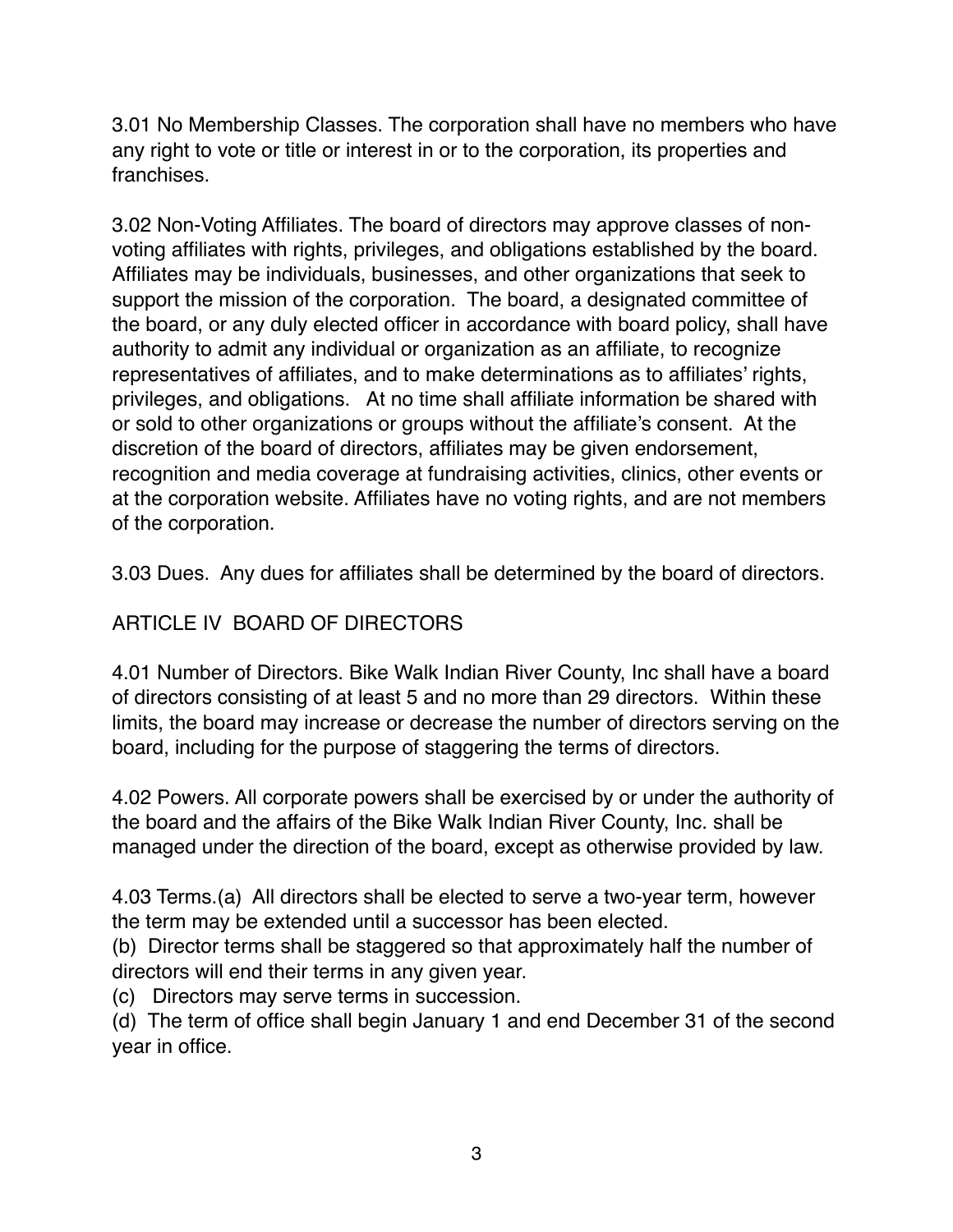4.04 Qualifications and Election of Directors. In order to be eligible to serve as a director an individual must be 18 years of age. No individual who has been convicted of, pled guilty to or pled nolo contendre to any felony or any crime involving misappropriation of property, theft larceny, embezzlement, fraudulent conversion, fraud or any crime relating to charitable solicitations shall be qualified to serve on the board. Directors may be elected at any board meeting by the majority vote of those directors present at such meeting.

 4.05 Vacancies.The board of directors may fill vacancies due to the expiration of a director's term of office, resignation, death, or removal of a director or may appoint new directors to fill a previously unfilled board position, subject to the maximum number of directors under these Bylaws.

4.06 Removal of Directors. A director may be removed by majority of the board of directors then in office at a meeting of the board, if:

(a) the director is absent and unexcused from two or more meetings of the board of directors in a twelve month period. The board president is empowered to excuse directors from attendance for a reason deemed adequate by the board president. The president shall not have the power to excuse him/herself from the board meeting attendance and in that case, the board vice president shall excuse the president. Or:

(b) for cause or no cause, if before any meeting of the board at which a vote on removal will be made the director in question is given electronic or written notification of the board's intention to discuss her/his case and is given the opportunity to be heard at a meeting of the board.

4.07 Board of Directors Meetings. (a) Regular Meetings. The board of directors shall have a minimum of four (4) regular meetings each calendar year at times and places fixed by the board. Board meetings shall be held upon four (4) days notice by first-class mail, electronic mail, or facsimile transmission or forty-eight (48) hours notice delivered personally or by telephone. If sent by mail, facsimile transmission, or electronic mail, the notice shall be deemed to be delivered upon its deposit in the mail or transmission system. Notice of meetings shall specify the place, day, and hour of meeting. The purpose of the meeting need not be specified.

(b) Special Meetings. Special meetings of the board may be called by the president, vice president, secretary, treasurer, or any two (2) other directors of the board of directors. A special meeting must be preceded by at least 2 days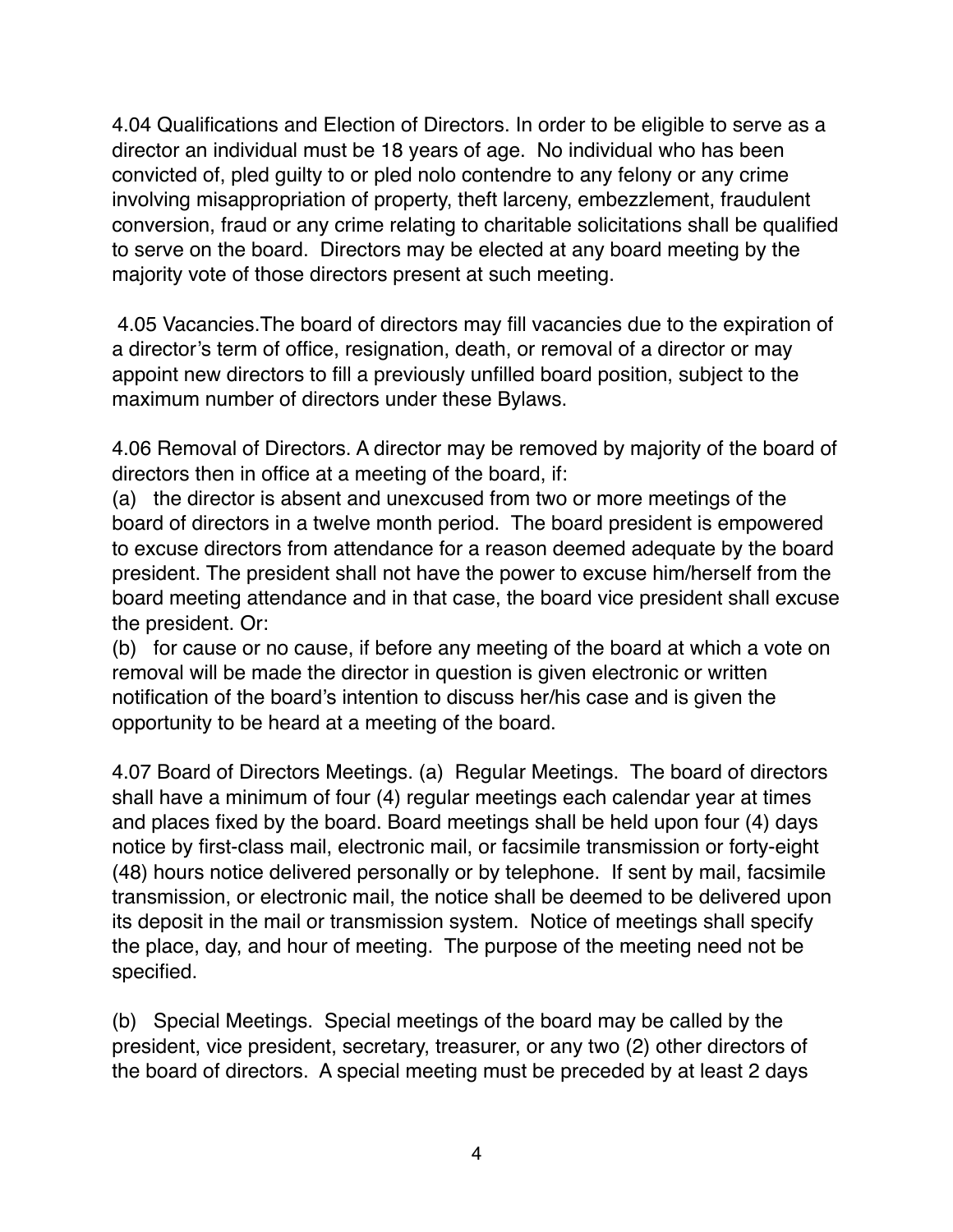notice to each director of the date, time, and place, but not the purpose, of the meeting.

(c) Waiver of Notice. Any director may waive notice of any meeting.

4.08 Manner of Acting. (a) Quorum. Five directors in office immediately before a meeting shall constitute a quorum for the transaction of business at that meeting of the board. No business shall be considered by the board at any meeting at which a quorum is not present.

(b) Majority Vote. Except as otherwise required by law or by the articles of incorporation, the act of the majority of the directors present at a meeting at which a quorum is present shall be the act of the board.

(c) Hung Board Decisions. On the occasion that directors of the board are unable to make a decision based on a tied number of votes, the president or if not present, the ranking vice president shall have the power to swing the vote based on his/her discretion.

(d) Participation. Except as required otherwise by law, the Articles of Incorporation, or these Bylaws, directors may participate in a regular or special meeting through the use of any means of communication by which all directors participating may simultaneously hear each other during the meeting, including in person, internet video meeting or by telephonic conference call.

4.09 Compensation for Board Service. Directors shall receive no compensation for carrying out their duties as directors. The board may adopt policies providing for reasonable reimbursement of directors for expenses incurred in conjunction with carrying out board responsibilities, such as travel expenses to attend board meetings.

4.10 Compensation for Professional Services by Directors. Directors are not restricted from being remunerated for professional services provided to the corporation. Such remuneration shall be reasonable and fair to the corporation and must be reviewed and approved in accordance with the board Conflict of Interest policy, if any, and state law.

# ARTICLE V COMMITTEES

5.01 Committees. The board of directors may, by the resolution, designate one or more committees, each consisting of two or more directors, to serve at the pleasure of the board. Any committee, to the extent provided in the resolution of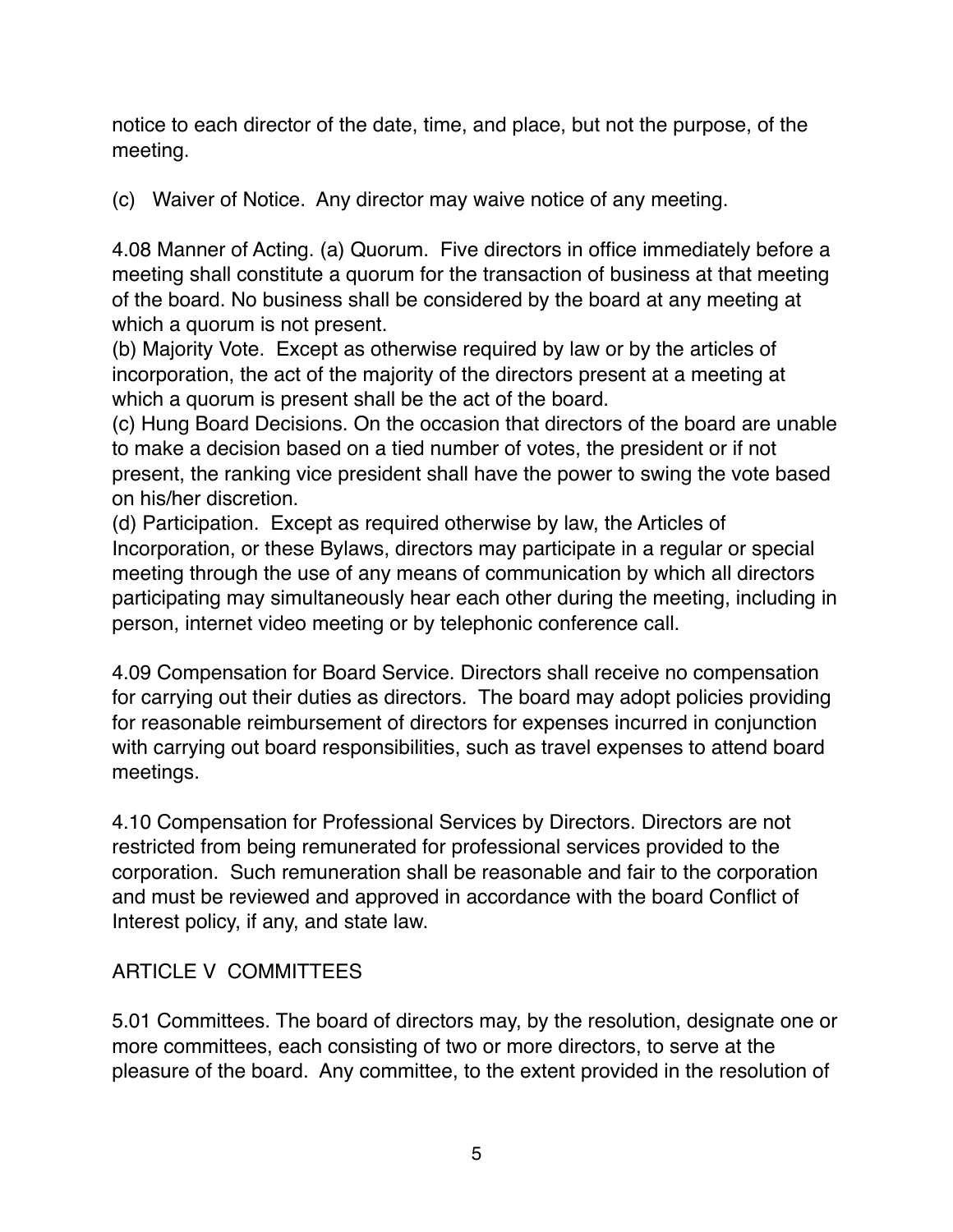the board, shall have all the authority of the board, except that no committee, regardless of board resolution, may:

(a) take any final action on matters which also requires board members' approval or approval of a majority of all members;

(b) fill vacancies on the board of directors of in any committee which has the authority of the board;

(c) amend or repeal Bylaws or adopt new Bylaws;

(d) amend or repeal any resolution of the board of directors which by its express terms is not so amendable or repealable;

(e) appoint any other committees of the board of directors or the members of these committees;

(f) expend corporate funds to support a nominee for director; or

(g) approve any transaction;

(i) to which the corporation is a party and one or more directors have a material financial interest; or

(ii) between the corporation and one or more of its directors or between the corporation or any person in which one or more of its directors have a material financial interest.

5.2 Meetings and Action of Committees. Meetings and action of the committees shall be governed by and held and taken in accordance with, the provisions of Article IV of these Bylaws concerning meetings of the directors, with such changes in the context of those Bylaws as are necessary to substitute the committee and its members for the board of directors and its members, except that the time for regular meetings of committees may be determined either by resolution of the board of directors or by resolution of the committee. Special meetings of the committee may also be called by resolution of the board of directors. Notice of special meetings of committees shall also be given to any and all alternate members, who shall have the right to attend all meetings of the committee. Minutes shall be kept of each meeting of any committee and shall be filed with the corporate records. The board of directors may adopt rules for the governing of the committee not inconsistent with the provision of these Bylaws.

5.3 Informal Action By The Board of Directors. Any action required or permitted to be taken by the board of directors at a meeting may be taken without a meeting if consent in writing, setting forth the action so taken, shall be agreed by the consensus of a quorum. For purposes of this section an e-mail transmission from an e-mail address on record constitutes a valid writing. The intent of this provision is to allow the board of directors to use email to approve actions, as long as a quorum of board members gives consent.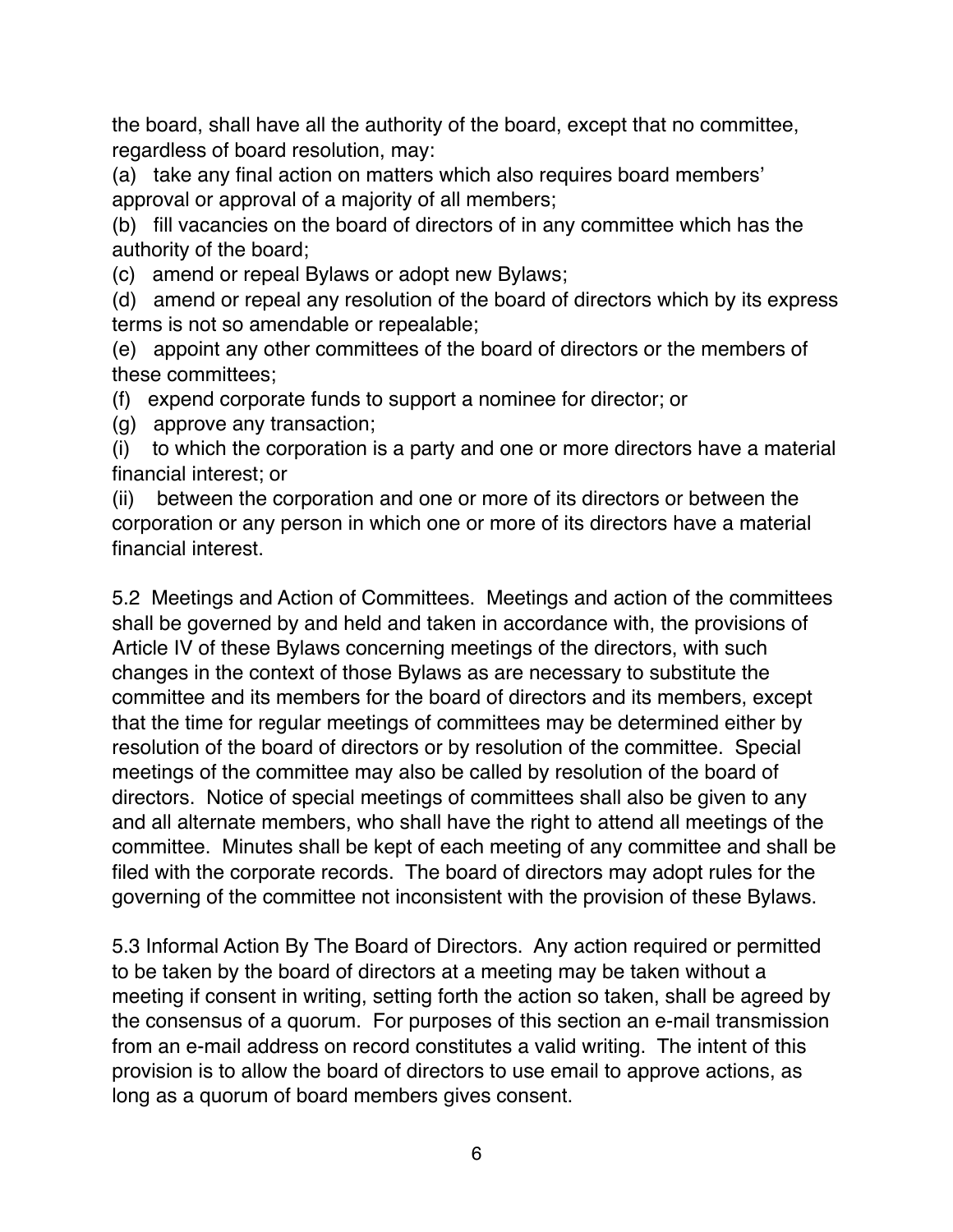# ARTICLE VI. OFFICERS

6.01 Board Officers. The officers of the corporation shall be a board president, vice-president, secretary, and treasurer, all of whom shall be chosen by, and serve at the pleasure of, the board of directors. Each board officer shall have the authority and shall perform the duties set forth in these Bylaws or by resolution of the board or by direction of an officer authorized by the board to prescribe the duties and authority of other officers. The board may also appoint additional vicepresidents and such other officers as it deems expedient for the proper conduct of the business of the corporation, each of whom shall have such authority and shall perform such duties as the board of directors may determine. One person may hold two or more board offices, but no board officer may act in more than one capacity where action of two or more officers is required.

6.02 Term of Office.

Each officer shall serve a one-year term of office. Consecutive terms may be served. Each board officer's term of office shall begin upon the adjournment of the board meeting at which elected and shall end upon the adjournment of the board meeting during which a successor is elected.

6.03 Removal and Resignation. The board of directors may remove an officer at any time, with or without cause. Any officer may resign at any time by giving written notice to the corporation without prejudice to the rights, if any, of the corporation under any contract to which the officer is a party. Any resignation shall take effect at the date of the receipt of the notice or at any later time specified in the notice, unless otherwise specified in the notice. The acceptance of the resignation shall not be necessary to make it effective.

6.04 Board President. The board president shall be the chief volunteer officer of the corporation. The board president shall lead the board of directors in performing its duties and responsibilities, including, if present, presiding at all meetings of the board of directors, and shall perform all other duties incident to the office or properly required by the board of directors.

6.05 Vice President. In the absence or disability of the board president, the ranking vice-president or vice-president designated by the board of directors shall perform the duties of the board president. When so acting, the vicepresident shall have all the powers of and be subject to all the restrictions upon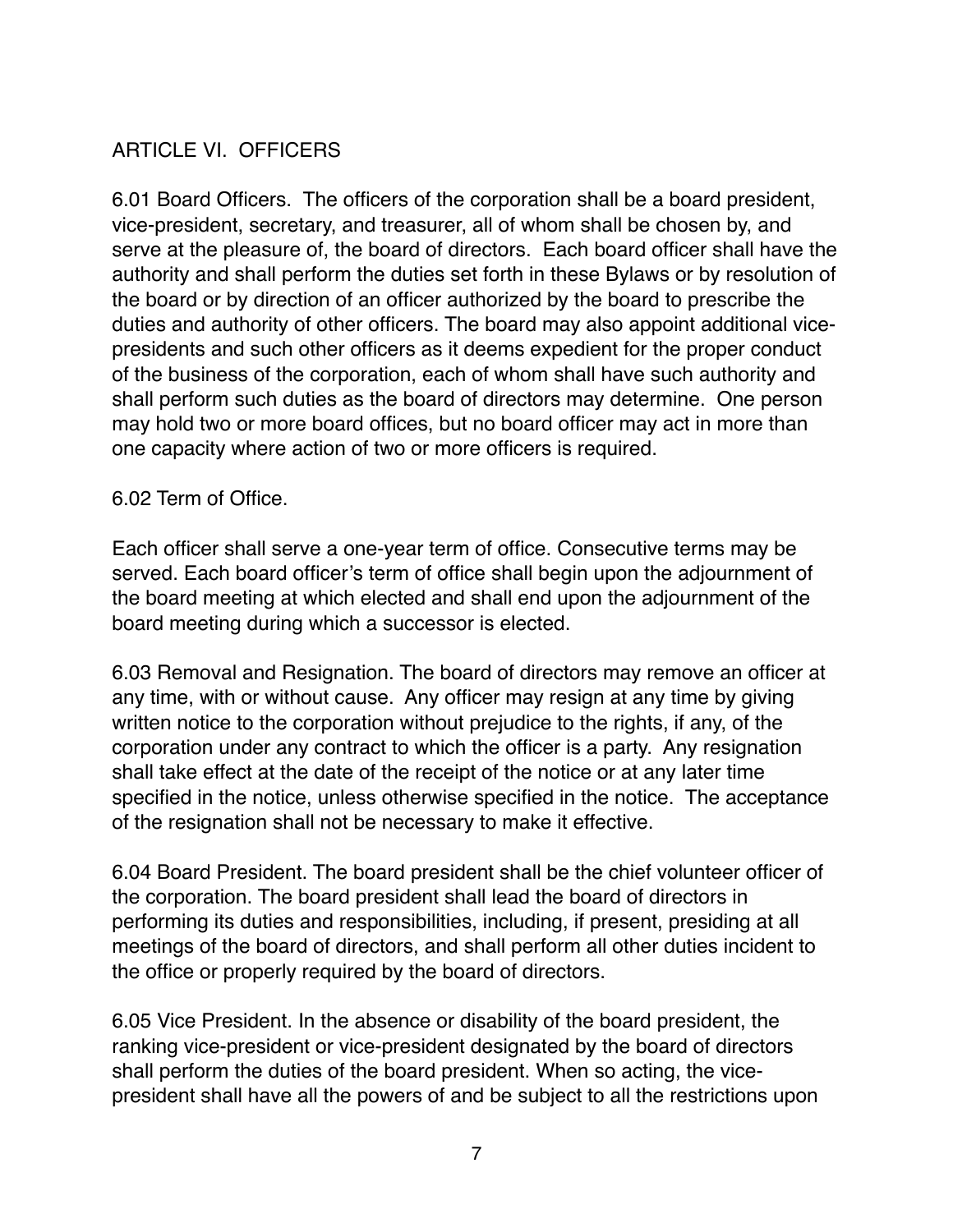the board president. The vice-president shall have such other powers and perform such other duties prescribed for them by the board of directors or the board president. The vice-president shall normally accede to the office of board president upon the completion of the board president's term of office.

6.06 Secretary. The secretary shall keep or cause to be kept a book of minutes of all meetings and actions of directors and committees of directors. The minutes of each meeting shall state the time and place that it was held and such other information as shall be necessary to determine the actions taken and whether the meeting was held in accordance with the law and these Bylaws. The secretary shall cause notice to be given of all meetings of directors and committees as required by the Bylaws. The secretary shall have such other powers and perform such other duties as may be prescribed by the board of directors or the board president. The secretary may appoint, with approval of the board, a director to assist in performance of all or part of the duties of the secretary.

6.07 Treasurer. The treasurer shall be the lead director for oversight of the financial condition and affairs of the corporation. The treasurer shall oversee and keep the board informed of the financial condition of the corporation and of audit or financial review results. In conjunction with other directors or officers, the treasurer shall oversee budget preparation and shall ensure that appropriate financial reports, including an account of major transactions and the financial condition of the corporation, are made available to the board of directors on a timely basis or as may be required by the board of directors. The treasurer shall perform all duties properly required by the board of directors or the board president. The treasurer may appoint, with approval of the board a qualified fiscal agent or member of the staff to assist in performance of all or part of the duties of the treasurer.

ARTICLE VII. CONTRACTS, CHECKS, LOANS, INDEMNIFICATION AND RELATED MATTERS

7.01 Contracts and other Writings. Except as otherwise provided by resolution of the board or board policy, all contracts, deeds, leases, mortgages, grants, and other agreements of the corporation shall be executed on its behalf by the treasurer or other persons to whom the corporation has delegated authority to execute such documents in accordance with policies approved by the board.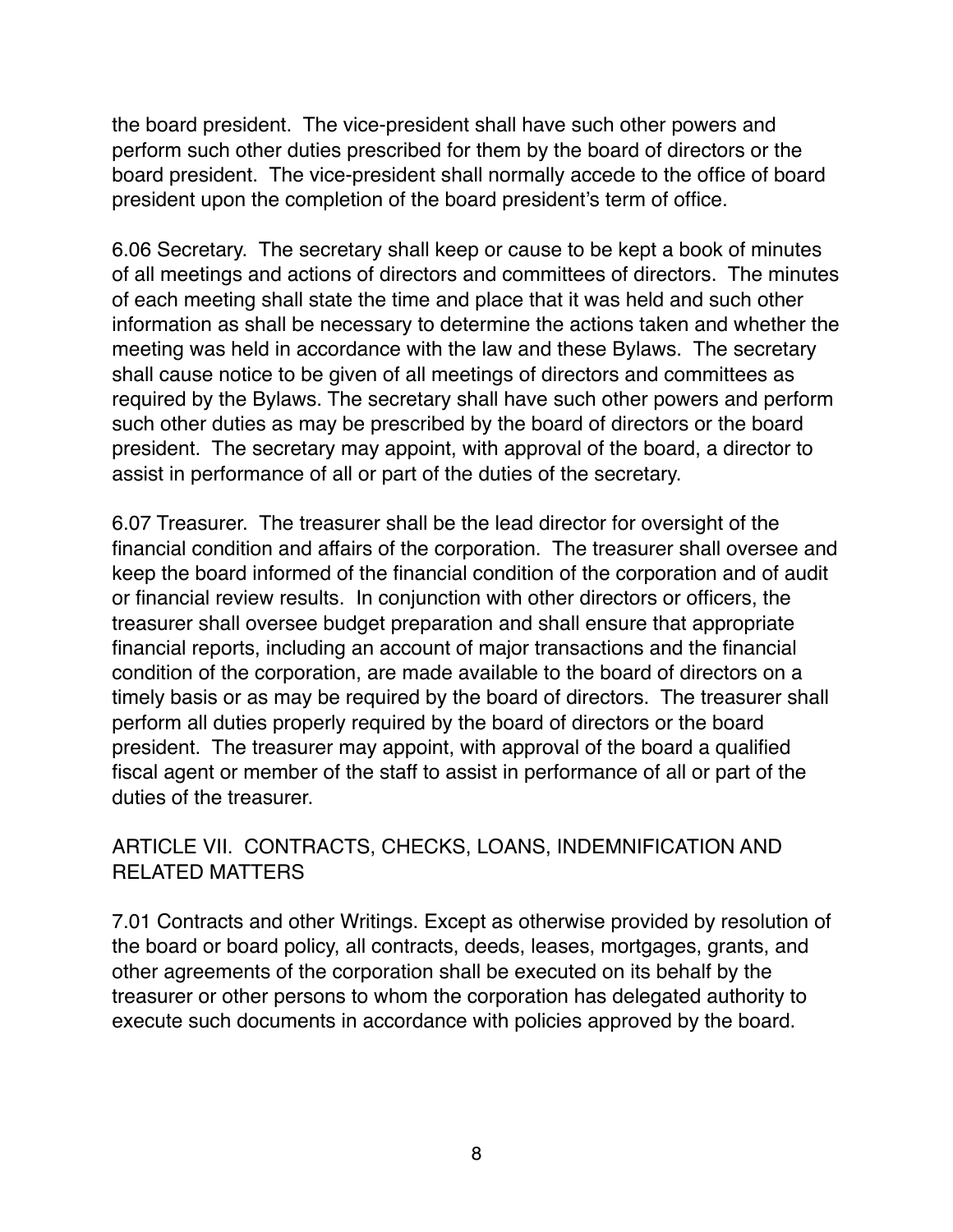7.02 Checks, Drafts. All checks, drafts, or other orders for payment of money, notes, or other evidence of indebtedness issued in the name of the corporation, shall be signed by the treasurer.

7.03 Deposits. All funds of the corporation not otherwise employed shall be deposited from time to time to the credit of the corporation in such banks, trust companies, or other depository as the board or a designated committee of the board may select.

7.04 Loans. No loans shall be contracted on behalf of the corporation and no evidence of indebtedness shall be issued in its name unless authorized by resolution of the board. Such authority may be general or confined to specific instances.

7.05 Indemnification.(a) Mandatory Indemnification. The corporation shall indemnify a director or former director, who was wholly successful, on the merits or otherwise, in the defense of any proceeding to which he or she was a party because he or she is or was a director of the corporation against reasonable expenses incurred by him or her in connection with the proceedings.

(b) Permissible Indemnification. The corporation shall indemnify a director or former director made a party to a proceeding because he or she is or was a director of the corporation, against liability incurred in the proceeding, if the determination to indemnify him or her has been made in the manner prescribed by the law and payment has been authorized in the manner prescribed by law.

(c) Advance for Expenses. Expenses incurred in defending a civil or criminal action, suit or proceeding may be paid by the corporation in advance of the final disposition of such action, suit or proceeding, as authorized by the board of directors in the specific case, upon receipt of (I) a written affirmation from the director, officer, employee or agent of his or her good faith belief that he or she is entitled to indemnification as authorized in this article, and (II) an undertaking by or on behalf of the director, officer, employee or agent to repay such amount, unless it shall ultimately be determined that he or she is entitled to be indemnified by the corporation in these Bylaws.

### ARTICLE VIII. MISCELLANEOUS

8.01 Books and Records The corporation shall keep correct and complete books and records of account and shall keep minutes of the proceedings of all meetings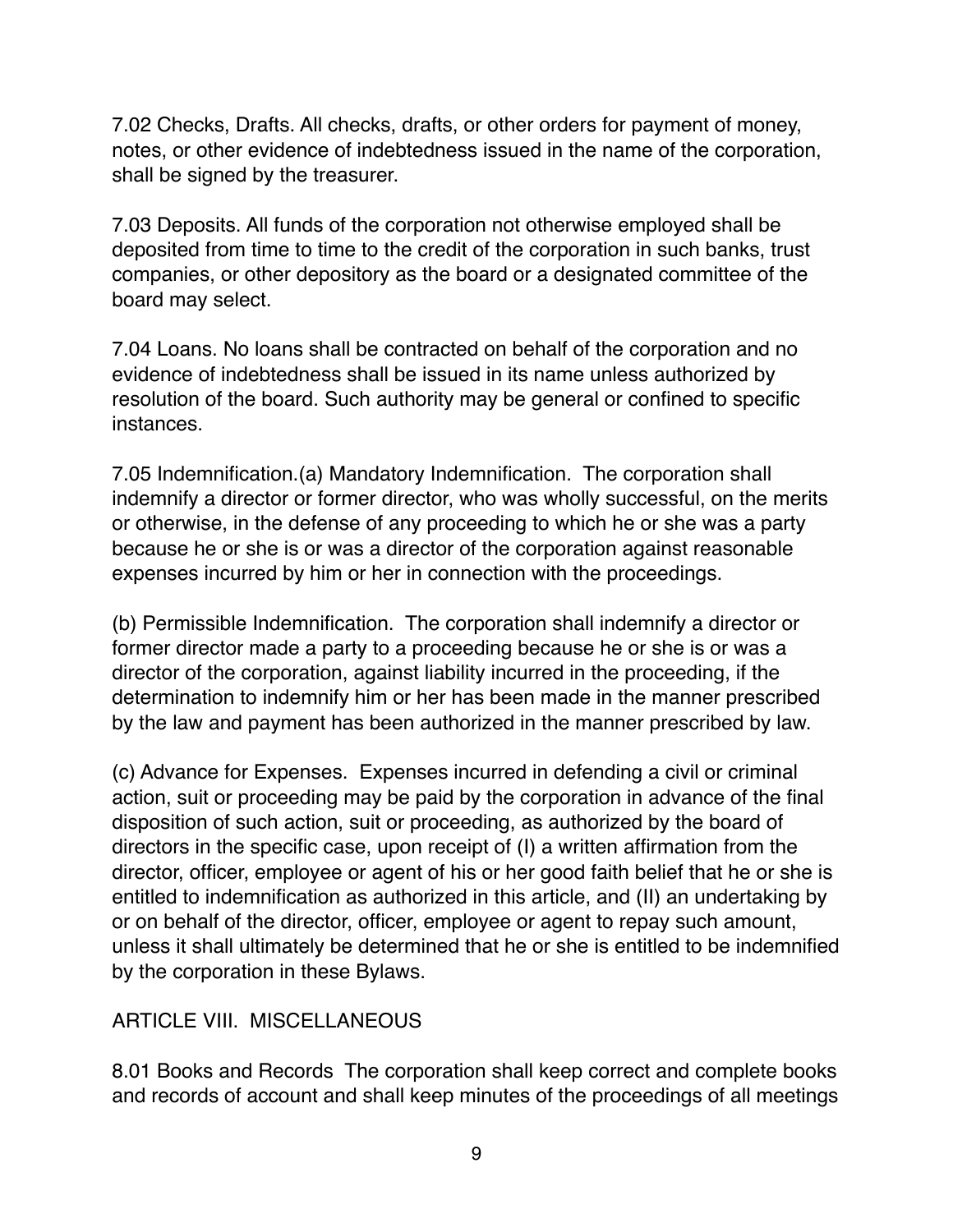of its board of directors, a record of all actions taken by board of directors without a meeting, and a record of all actions taken by committees of the board. In addition, the corporation shall keep a copy of the corporation's Articles of Incorporation and Bylaws as amended to date. All books and records may be maintained in an electronic format.

8.02 Fiscal Year. The fiscal year of the corporation shall be from January 1 to December 31 of each year.

8.03 Conflict of Interest. The board shall adopt and periodically review a conflict of interest policy to protect the corporation's interest when it is contemplating any transaction or arrangement which may benefit any director, officer, employee, affiliate, or member of a committee with board-delegated powers.

8.04 Nondiscrimination Policy. The officers, directors, committee members, employees, and persons served by this corporation shall be selected entirely on a nondiscriminatory basis with respect to age, sex, race, religion, national origin, and sexual orientation. It is the policy of Bike Walk Indian River County, Inc. not to discriminate on the basis of race, creed, ancestry, marital status, gender, sexual orientation, age, physical disability, veteran's status, political service or affiliation, color, religion, or national origin.

8.05 Bylaw Amendment. These Bylaws may be amended, altered, repealed, or restated by a vote of the majority of the board of directors then in office at a meeting of the board, provided, however,

(a) that no amendment shall be made to these Bylaws which would cause the corporation to cease to qualify as an exempt corporation under Section 501 (c)(3) of the Internal Revenue Code, or the corresponding section of any future Federal tax code; and,

(b) that an amendment does not affect the voting rights of directors. An amendment that does affect the voting rights of directors further requires ratification by a two-thirds vote of a quorum of directors at a Board meeting.

(c) that all amendments be consistent with the Articles of Incorporation.

ARTICLE IX. DOCUMENT RETENTION POLICY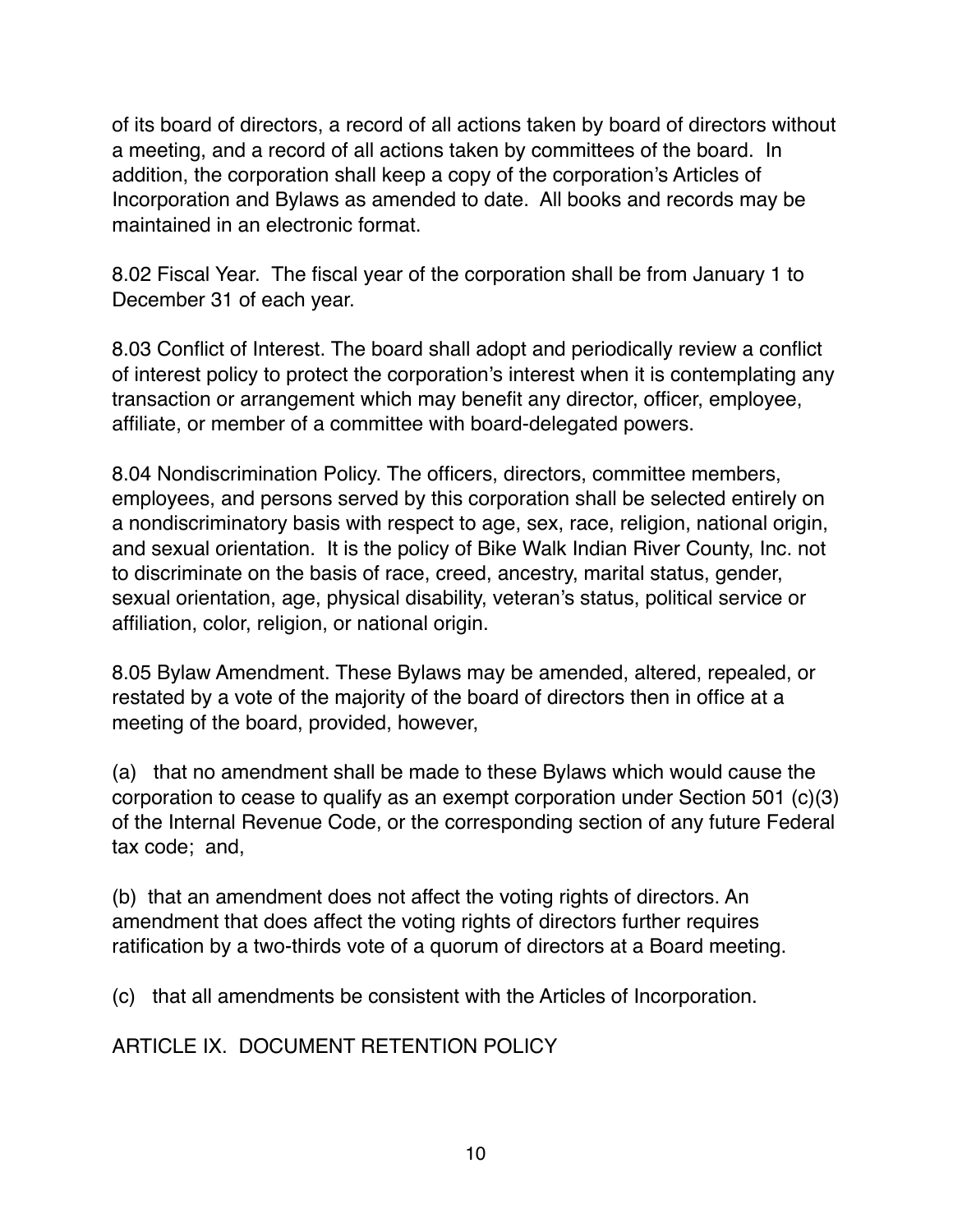9.01 Purpose. The purpose of this document retention policy is establishing standards for document integrity, retention, and destruction and to promote the proper treatment of Bike Walk Indian River County, Inc. records, which may be held in electronic format.

9.02 Policy. Generally records should not be kept if they are no longer needed for the operation of the business or required by law. Unnecessary records should be eliminated from the files.

Minimum Retention Periods for Specific Categories. (a) Corporate Documents. Corporate records include the corporation's Articles of Incorporation, By-Laws and IRS Form 1023 and Application for Exemption. Corporate records should be retained permanently. IRS regulations require that the Form 1023 be available for public inspection upon request.

(b) Tax Records. Tax records include, but may not be limited to, documents concerning payroll, expenses, proof of contributions made by donors, accounting procedures, and other documents concerning the corporation's revenues. Tax records should be retained for at least seven years from the date of filing the applicable return.

(c) Employment Records/Personnel Records. State and federal statutes require the corporation to keep certain recruitment, employment and personnel information. The corporation should also keep personnel files that reflect performance reviews and any complaints brought against the corporation or individual employees under applicable state and federal statutes. The corporation should also keep in the employee's personnel file all final memoranda and correspondence reflecting performance reviews and actions taken by or against personnel. Employment applications should be retained for three years. Retirement and pension records should be kept permanently. Other employment and personnel records should be retained for seven years.

(d) Board and Board Committee Materials. Meeting minutes should be retained in perpetuity in the corporation's minute book. A clean copy of all other Board and Board Committee materials should be kept for no less than three years by the corporation.

(e) Press Releases/Public Filings. The corporation should retain permanent copies of all press releases and publicly filed documents under the theory that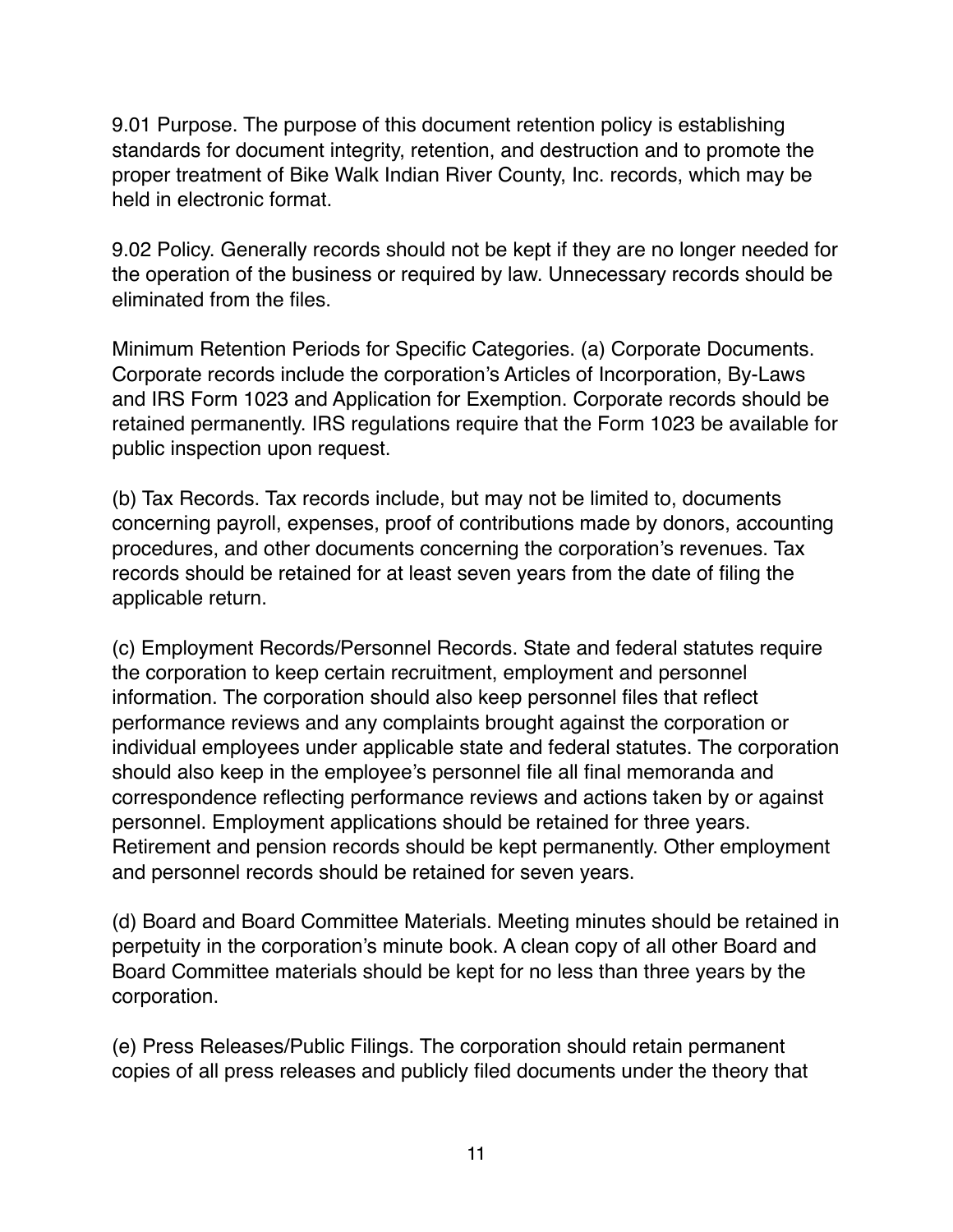the corporation should have its own copy to test the accuracy of any document a member of the public can theoretically produce against the corporation.

(f) Legal Files. Legal counsel should be consulted to determine the retention period of particular documents, but legal documents should generally be maintained for a period of ten years.

(g) Contracts. Final, execution copies of all contracts entered into by the corporation should be retained. The corporation should retain copies of the final contracts for at least three years beyond the life of the agreement, and longer in the case of publicly filed contracts.

(h) Correspondence. Unless correspondence falls under another category listed elsewhere in this policy, correspondence should generally be saved for two years.

(i) Banking and Accounting. Accounts payable ledgers and schedules should be kept for seven years. Bank reconciliations, bank statements, deposit slips and checks (unless for important payments and purchases) should be kept for three years. Any inventories of products, materials, and supplies and any invoices should be kept for seven years.

(j) Insurance. Expired insurance policies, insurance records, accident reports, claims, etc. should be kept permanently.

(k) Audit Records. External audit reports should be kept permanently. Internal audit reports should be kept for three years.

(l) Electronic Mail. E-mail that needs to be saved should be either: (i) printed in hard copy and kept in the appropriate file; or (ii) downloaded to a computer file and kept electronically or on disk as a separate file. The retention period depends upon the subject matter of the e-mail, as covered elsewhere in this policy.

Exception for Litigation Relevant Documents. Bike Walk Indian River County, Inc. expects all officers, directors, and employees to comply fully with any published records retention or destruction policies and schedules, provided that all officers, directors, and employees should note the following general exception to any stated destruction schedule: If you believe, or Bike Walk Indian River County, Inc. informs you that corporate records are relevant to litigation, or potential litigation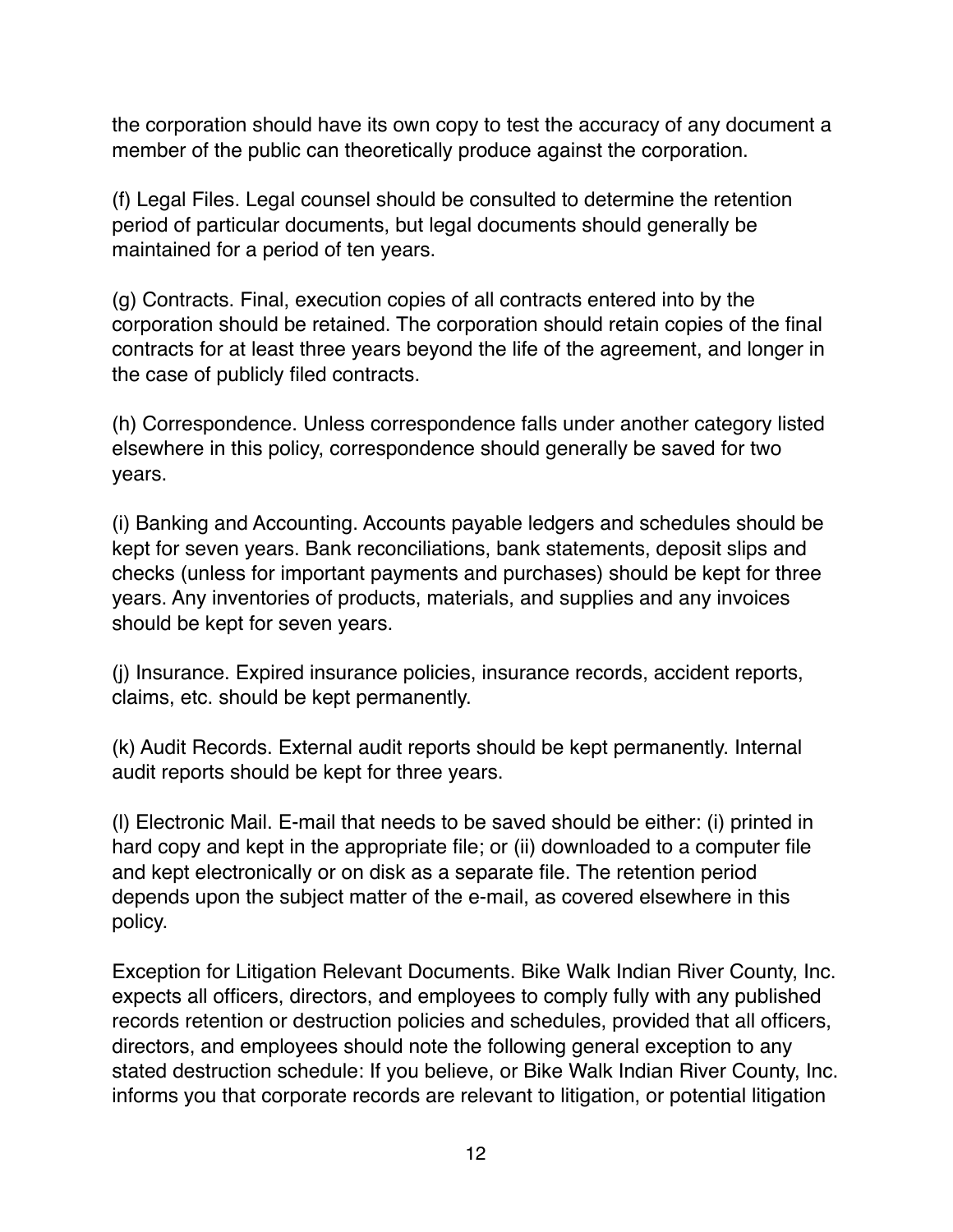(i.e. a dispute that could result in litigation), then you must preserve those records until it is determined that the records are no longer needed. That exception supersedes any previously or subsequently established destruction schedule for those records.

### ARTICLE X. Transparency and Accountability

10.01 Purpose

By making full and accurate information about its mission, activities, finances, and governance publicly available, Bike Walk Indian River County, Inc. practices and encourages transparency and accountability to the general public. This policy will:

(a) indicate which documents and materials produced by the corporation are presumptively open to staff and/or the public

(b) indicate which documents and materials produced by the corporation are presumptively closed to staff and/or the public

(c) specify the procedures whereby the open/closed status of documents and materials can be altered.

The details of this policy are as follow:

10.02 Financial and IRS documents (The form 1023 and the form 990)

Bike Walk Indian River County, Inc. shall provide its Internal Revenue forms 990, 990-T, 1023 and 5227, bylaws, conflict of interest policy, and financial statements to the general public for inspection free of charge.

10.03 Means and Conditions of Disclosure

Bike Walk Indian River County, Inc. shall make "Widely Available" the aforementioned documents on its internet website to be viewed and inspected by the general public.

(a) The documents shall be posted in a format that allows an individual using the Internet to access, download, view and print them in a manner that exactly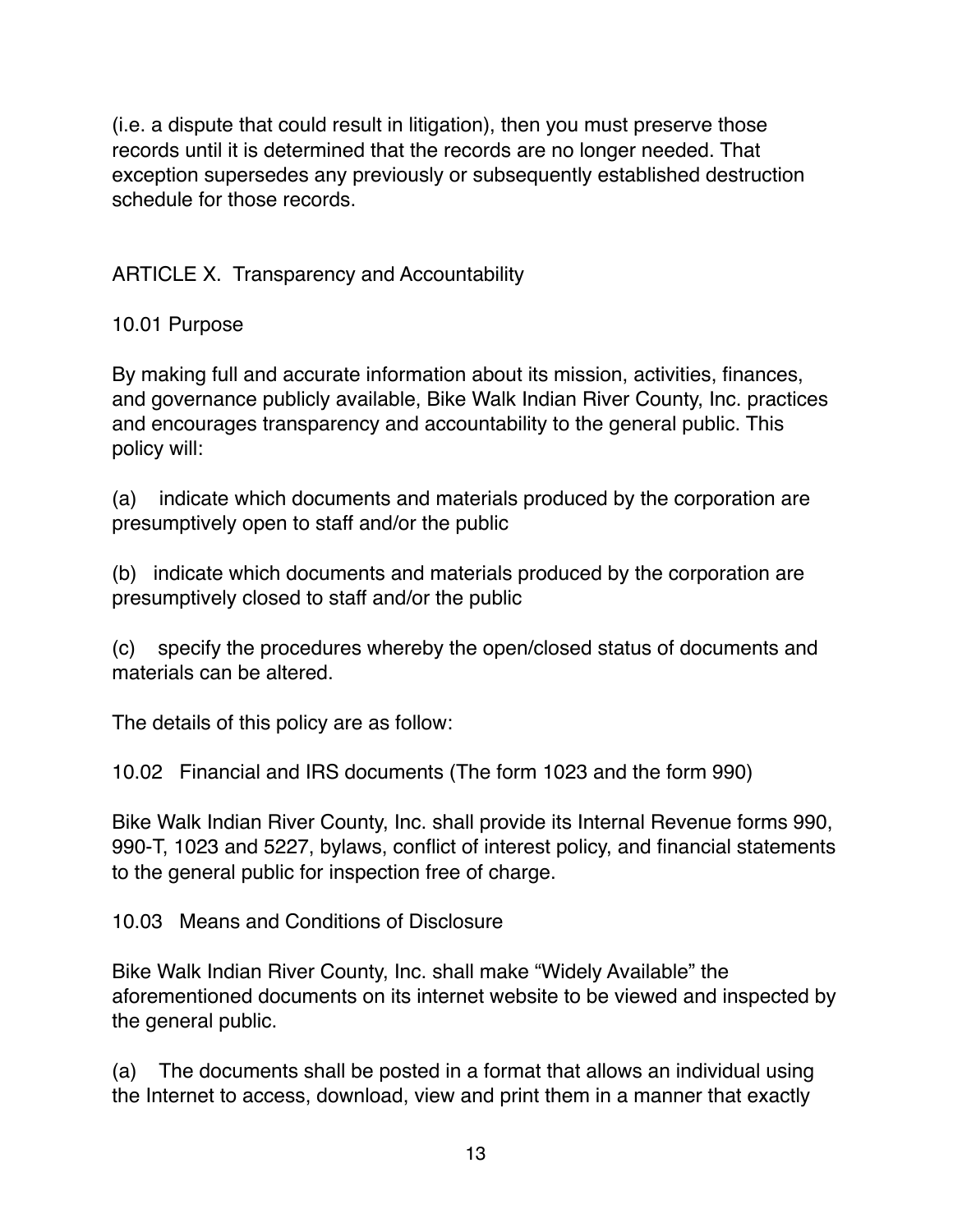reproduces the image of the original document filed with the IRS (except information exempt from public disclosure requirements, such as contributor lists).

(b) The website shall clearly inform readers that the document is available and provide instructions for downloading it.

(c) Bike Walk Indian River County, Inc. shall not charge a fee for downloading the information. Documents shall not be posted in a format that would require special computer hardware or software (other than software readily available to the public free of charge).

(d) Bike Walk Indian River County, Inc. shall inform anyone requesting the information where this information can be found, including the web address. This information must be provided immediately for in-person requests and within 10 business days for mailed requests.

10.04 IRS Annual Information Returns (Form 990)

Bike Walk Indian River County, Inc.. shall submit the Form 990 to its board of directors prior to the filing of the Form 990. While neither the approval of the Form 990 or a review of the 990 is required under Federal law, the corporation's Form 990 shall be submitted to each member of the board of director's via (hard copy or email) at least 10 days before the Form 990 is filed with the IRS.

10.05 Board. (a) All board deliberations shall be open to the public except where the board passes a motion to make any specific portion confidential.

(b) All board minutes shall be open to the public once accepted by the board, except where the board passes a motion to make any specific portion confidential.

(c) All papers and materials considered by the board shall be open to the public following the meeting at which they are considered, except where the board passes a motion to make any specific paper or material confidential.

10.06 Staff Records. (a) All staff records shall be available for consultation by the staff member concerned or by their legal representatives.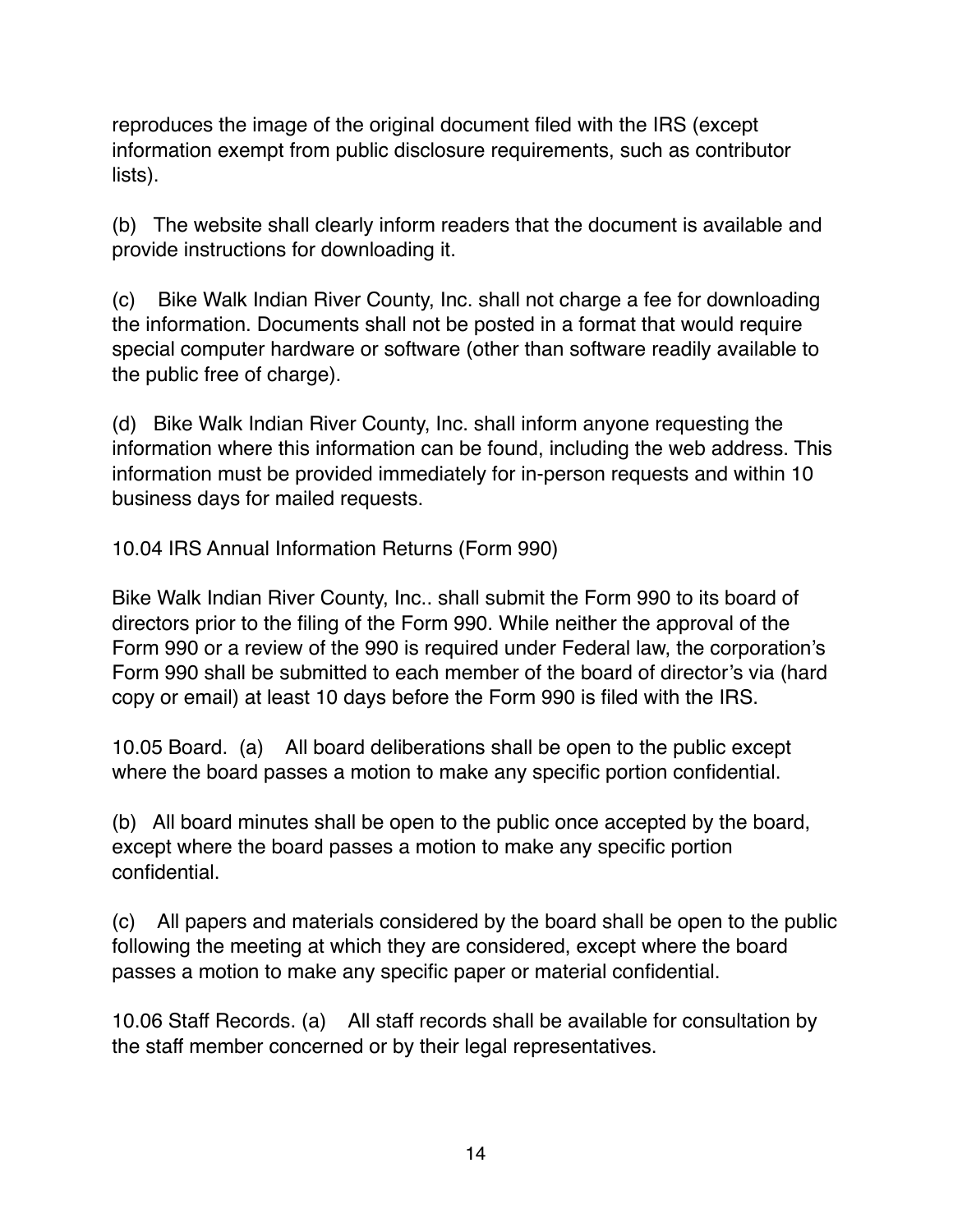(b) No staff records shall be made available to any person outside the corporation except to authorized governmental agencies.

(c) Within the corporation, staff records shall be made available only to those persons with managerial or personnel responsibilities for that staff member, except that

(d) Staff records shall be made available to the board when requested.

10.07 Donor Records. (a) All donor records shall be available for consultation by the members and donors concerned or by their legal representatives.

(b) No donor records shall be made available to any other person outside the corporation except to authorized governmental agencies.

(c) Within the corporation, donor records shall be made available only to those persons with managerial or personnel responsibilities for dealing with those donors, except that ;

(d) donor records shall be made available to the board when requested.

### ARTICLE XI. CODES OF ETHICS AND WHISTLEBLOWER POLICY

11.01 Purpose. Bike Walk Indian River County, Inc. requires and encourages directors, officers and employees to observe and practice high standards of business and personal ethics in the conduct of their duties and responsibilities. The employees and representatives of the corporation must practice honesty and integrity in fulfilling their responsibilities and comply with all applicable laws and regulations. It is the intent of Bike Walk Indian River County, Inc. to adhere to all laws and regulations that apply to the corporation and the underlying purpose of this policy is to support the corporation's goal of legal compliance. The support of all corporate staff is necessary to achieving compliance with various laws and regulations.

11.02 Reporting Violations. If any director, officer, staff or employee reasonably believes that some policy, practice, or activity of Bike Walk Indian River County, Inc. is in violation of law, a written complaint must be filed by that person with the vice president or the board president.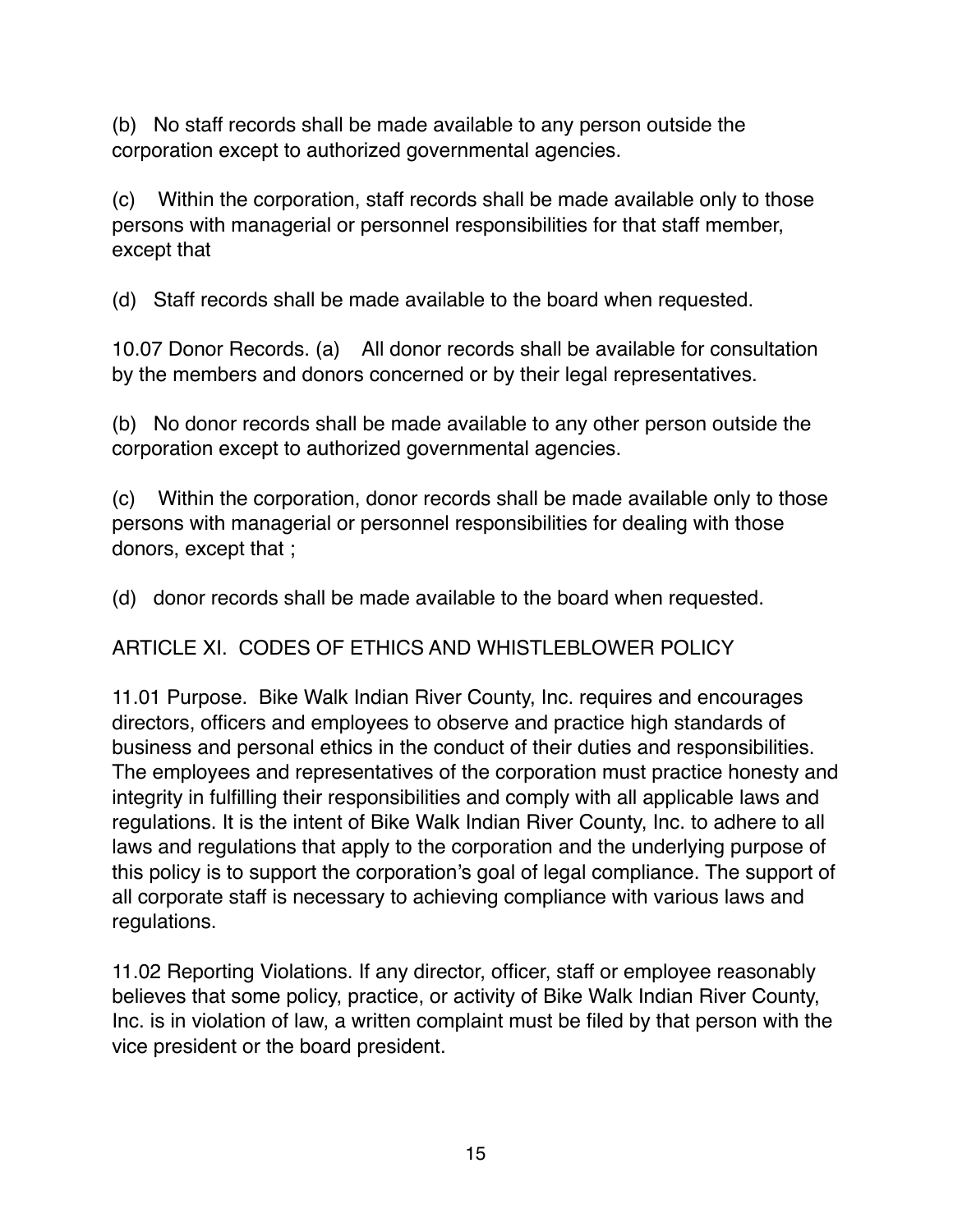11.03 Acting in Good Faith. Anyone filing a complaint concerning a violation or suspected violation of the Code must be acting in good faith and have reasonable grounds for believing the information disclosed indicates a violation of the Code. Any allegations that prove not to be substantiated and which prove to have been made maliciously or knowingly to be false shall be viewed as a serious disciplinary offense.

11.04 Retaliation. Said person is protected from retaliation only if she/he brings the alleged unlawful activity, policy, or practice to the attention of Bike Walk Indian River County, Inc. and provides Bike Walk Indian River County, Inc. with a reasonable opportunity to investigate and correct the alleged unlawful activity. The protection described below is only available to individuals that comply with this requirement.

Bike Walk Indian River County, Inc. shall not retaliate against any director, officer, staff or employee who in good faith, has made a protest or raised a complaint against some practice of Bike Walk Indian River County, Inc. or of another individual or entity with whom Bike Walk Indian River County, Inc. has a business relationship, on the basis of a reasonable belief that the practice is in violation of law, or a clear mandate of public policy.

Bike Walk Indian River County, Inc. shall not retaliate against any director, officer, staff or employee who disclose or threaten to disclose to a supervisor or a public body, any activity, policy, or practice of Bike Walk Indian River County, Inc. that the individual reasonably believes is in violation of a law, or a rule, or regulation mandated pursuant to law or is in violation of a clear mandate of public policy concerning the health, safety, welfare, or protection of the environment.

11.05 Confidentiality. Violations or suspected violations may be submitted on a confidential basis by the complainant or may be submitted anonymously. Reports of violations or suspected violations shall be kept confidential to the extent possible, consistent with the need to conduct an adequate investigation.

11.06 Handling of Reported Violations. The board president or vice president shall notify the sender and acknowledge receipt of the reported violation or suspected violation within five business days. All reports shall be promptly investigated by the board and its appointed committee and appropriate corrective action shall be taken if warranted by the investigation.